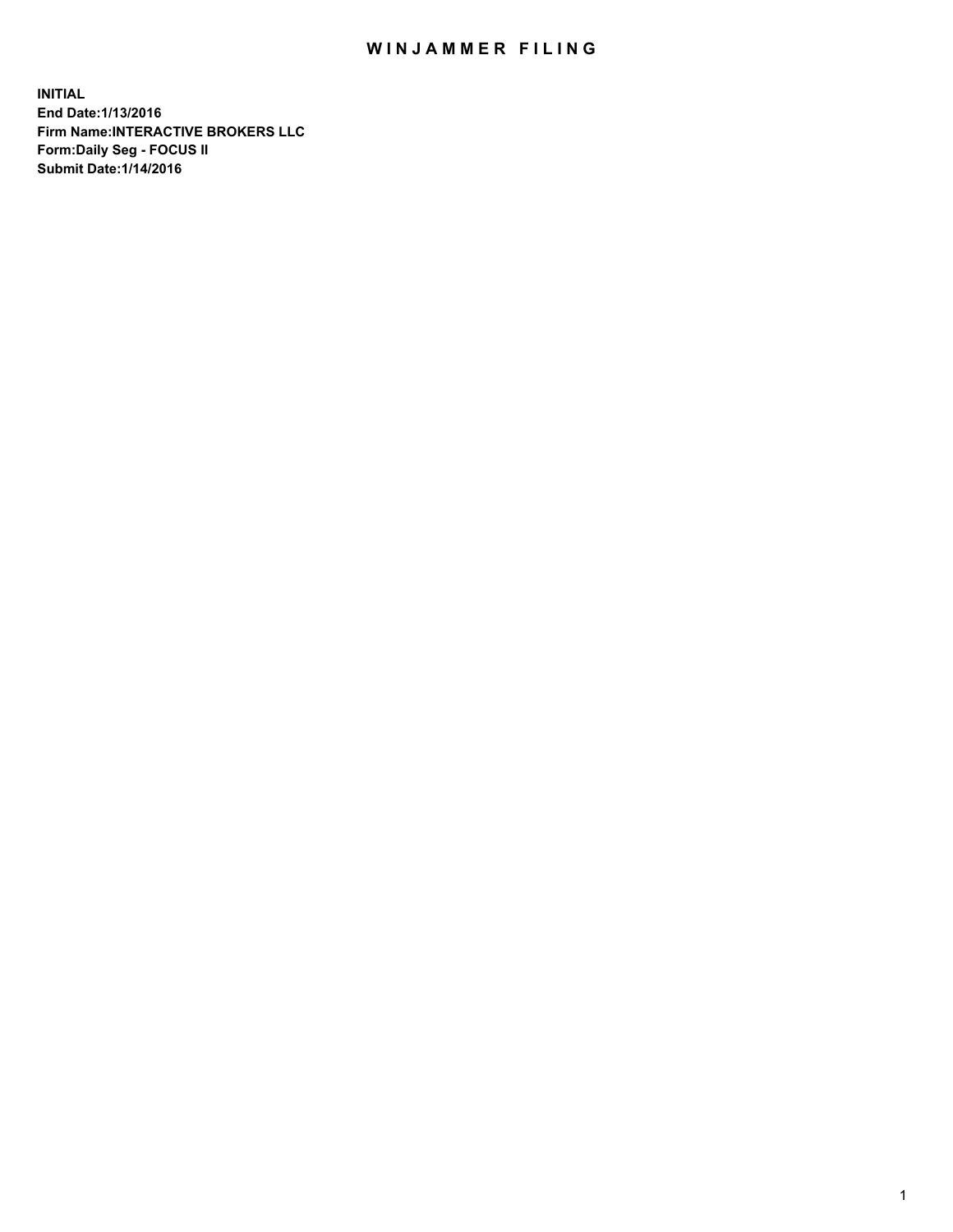## **INITIAL End Date:1/13/2016 Firm Name:INTERACTIVE BROKERS LLC Form:Daily Seg - FOCUS II Submit Date:1/14/2016 Daily Segregation - Cover Page**

| Name of Company<br><b>Contact Name</b><br><b>Contact Phone Number</b><br><b>Contact Email Address</b>                                                                                                                                                                                                                          | <b>INTERACTIVE BROKERS LLC</b><br><b>Alex Parker</b><br>203-618-7738<br>aparker@interactivebrokers.com |
|--------------------------------------------------------------------------------------------------------------------------------------------------------------------------------------------------------------------------------------------------------------------------------------------------------------------------------|--------------------------------------------------------------------------------------------------------|
| FCM's Customer Segregated Funds Residual Interest Target (choose one):<br>a. Minimum dollar amount: ; or<br>b. Minimum percentage of customer segregated funds required:% ; or<br>c. Dollar amount range between: and; or<br>d. Percentage range of customer segregated funds required between:% and%.                         | <u>0</u><br>155,000,000 245,000,000<br><u>00</u>                                                       |
| FCM's Customer Secured Amount Funds Residual Interest Target (choose one):<br>a. Minimum dollar amount: ; or<br>b. Minimum percentage of customer secured funds required:% ; or<br>c. Dollar amount range between: and; or<br>d. Percentage range of customer secured funds required between:% and%.                           | <u>0</u><br>80,000,000 120,000,000<br>0 <sub>0</sub>                                                   |
| FCM's Cleared Swaps Customer Collateral Residual Interest Target (choose one):<br>a. Minimum dollar amount: ; or<br>b. Minimum percentage of cleared swaps customer collateral required:% ; or<br>c. Dollar amount range between: and; or<br>d. Percentage range of cleared swaps customer collateral required between:% and%. | <u>0</u><br>0 <sub>0</sub><br>0 <sub>0</sub>                                                           |

Attach supporting documents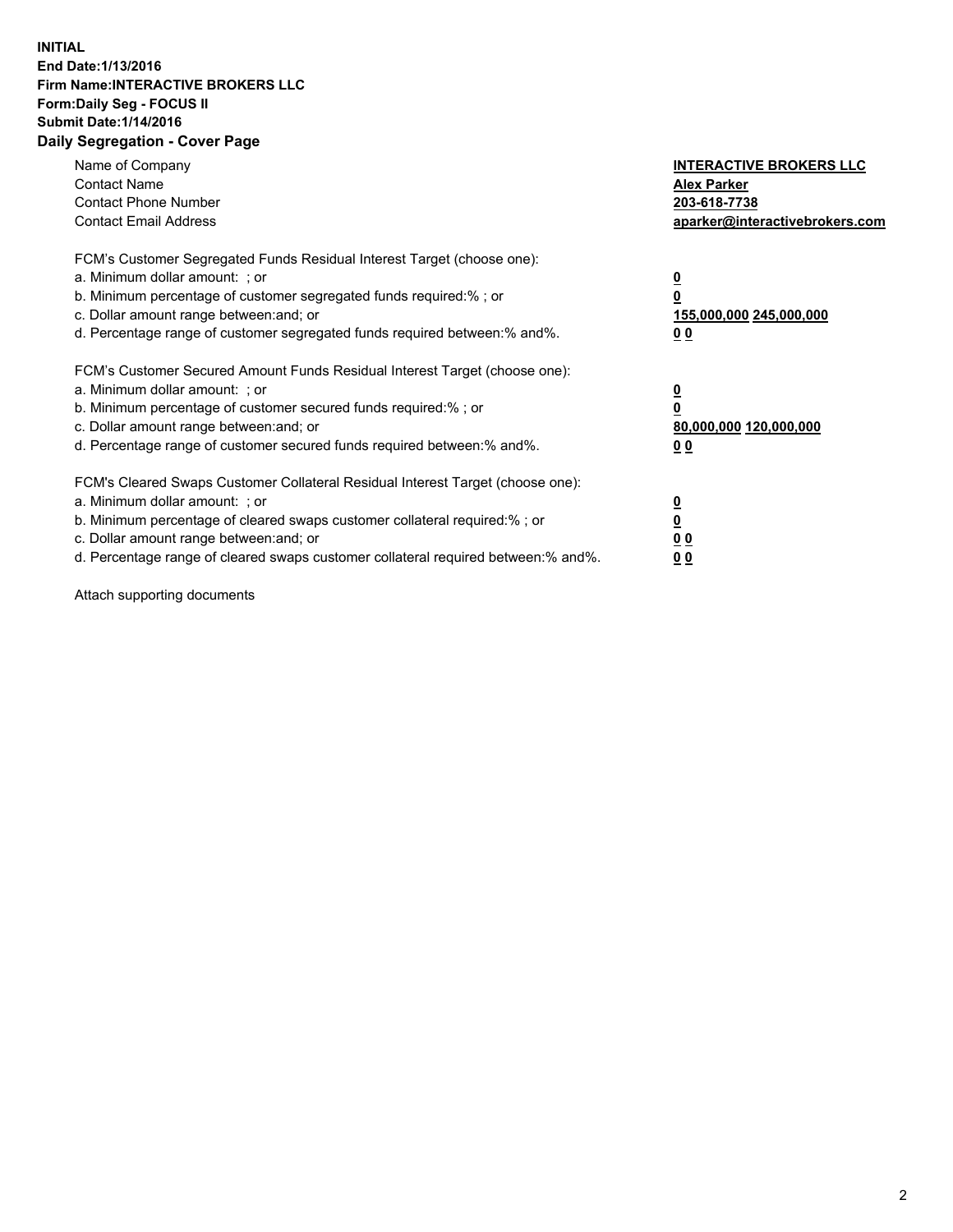## **INITIAL End Date:1/13/2016 Firm Name:INTERACTIVE BROKERS LLC Form:Daily Seg - FOCUS II Submit Date:1/14/2016 Daily Segregation - Secured Amounts**

|     | Daily Ocglegation - Occuled Amounts                                                                        |                                  |
|-----|------------------------------------------------------------------------------------------------------------|----------------------------------|
|     | Foreign Futures and Foreign Options Secured Amounts                                                        |                                  |
|     | Amount required to be set aside pursuant to law, rule or regulation of a foreign                           | $0$ [7305]                       |
|     | government or a rule of a self-regulatory organization authorized thereunder                               |                                  |
| 1.  | Net ledger balance - Foreign Futures and Foreign Option Trading - All Customers                            |                                  |
|     | A. Cash                                                                                                    | 328, 137, 598 [7315]             |
|     | B. Securities (at market)                                                                                  | $0$ [7317]                       |
| 2.  | Net unrealized profit (loss) in open futures contracts traded on a foreign board of trade                  | 2,386,162 [7325]                 |
| 3.  | Exchange traded options                                                                                    |                                  |
|     | a. Market value of open option contracts purchased on a foreign board of trade                             | 33,868 [7335]                    |
|     | b. Market value of open contracts granted (sold) on a foreign board of trade                               | $-58,468$ [7337]                 |
| 4.  | Net equity (deficit) (add lines 1. 2. and 3.)                                                              | 330,499,160 [7345]               |
| 5.  | Account liquidating to a deficit and account with a debit balances - gross amount                          | <b>515,879</b> [7351]            |
|     | Less: amount offset by customer owned securities                                                           | 0 [7352] 515,879 [7354]          |
| 6.  | Amount required to be set aside as the secured amount - Net Liquidating Equity                             | 331,015,039 [7355]               |
|     | Method (add lines 4 and 5)                                                                                 |                                  |
| 7.  | Greater of amount required to be set aside pursuant to foreign jurisdiction (above) or line                | 331,015,039 [7360]               |
|     | 6.                                                                                                         |                                  |
|     | FUNDS DEPOSITED IN SEPARATE REGULATION 30.7 ACCOUNTS                                                       |                                  |
| 1.  | Cash in banks                                                                                              |                                  |
|     | A. Banks located in the United States                                                                      | 500,149 [7500]                   |
|     | B. Other banks qualified under Regulation 30.7                                                             | 0 [7520] 500,149 [7530]          |
| 2.  | Securities                                                                                                 |                                  |
|     | A. In safekeeping with banks located in the United States                                                  | 368,405,225 [7540]               |
|     | B. In safekeeping with other banks qualified under Regulation 30.7                                         | 0 [7560] 368,405,225 [7570]      |
| 3.  | Equities with registered futures commission merchants                                                      |                                  |
|     | A. Cash                                                                                                    | $0$ [7580]                       |
|     | <b>B.</b> Securities                                                                                       | $0$ [7590]                       |
|     | C. Unrealized gain (loss) on open futures contracts                                                        | $0$ [7600]                       |
|     | D. Value of long option contracts                                                                          | $0$ [7610]                       |
|     | E. Value of short option contracts                                                                         | 0 [7615] 0 [7620]                |
| 4.  | Amounts held by clearing organizations of foreign boards of trade                                          |                                  |
|     | A. Cash                                                                                                    | $0$ [7640]                       |
|     | <b>B.</b> Securities                                                                                       | $0$ [7650]                       |
|     | C. Amount due to (from) clearing organization - daily variation                                            | $0$ [7660]                       |
|     | D. Value of long option contracts                                                                          | $0$ [7670]                       |
|     | E. Value of short option contracts                                                                         | 0 [7675] 0 [7680]                |
| 5.  | Amounts held by members of foreign boards of trade                                                         |                                  |
|     | A. Cash                                                                                                    | 68,610,133 [7700]                |
|     | <b>B.</b> Securities                                                                                       | $0$ [7710]                       |
|     | C. Unrealized gain (loss) on open futures contracts                                                        | 8,149,168 [7720]                 |
|     | D. Value of long option contracts                                                                          | 33,868 [7730]                    |
|     | E. Value of short option contracts                                                                         | -58,468 [7735] 76,734,701 [7740] |
| 6.  | Amounts with other depositories designated by a foreign board of trade                                     | 0 [7760]                         |
| 7.  | Segregated funds on hand                                                                                   | $0$ [7765]                       |
| 8.  | Total funds in separate section 30.7 accounts                                                              | 445,640,075 [7770]               |
| 9.  | Excess (deficiency) Set Aside for Secured Amount (subtract line 7 Secured Statement<br>Page 1 from Line 8) | 114,625,036 [7380]               |
| 10. | Management Target Amount for Excess funds in separate section 30.7 accounts                                | 80,000,000 [7780]                |
| 11. | Excess (deficiency) funds in separate 30.7 accounts over (under) Management Target                         | 34,625,036 [7785]                |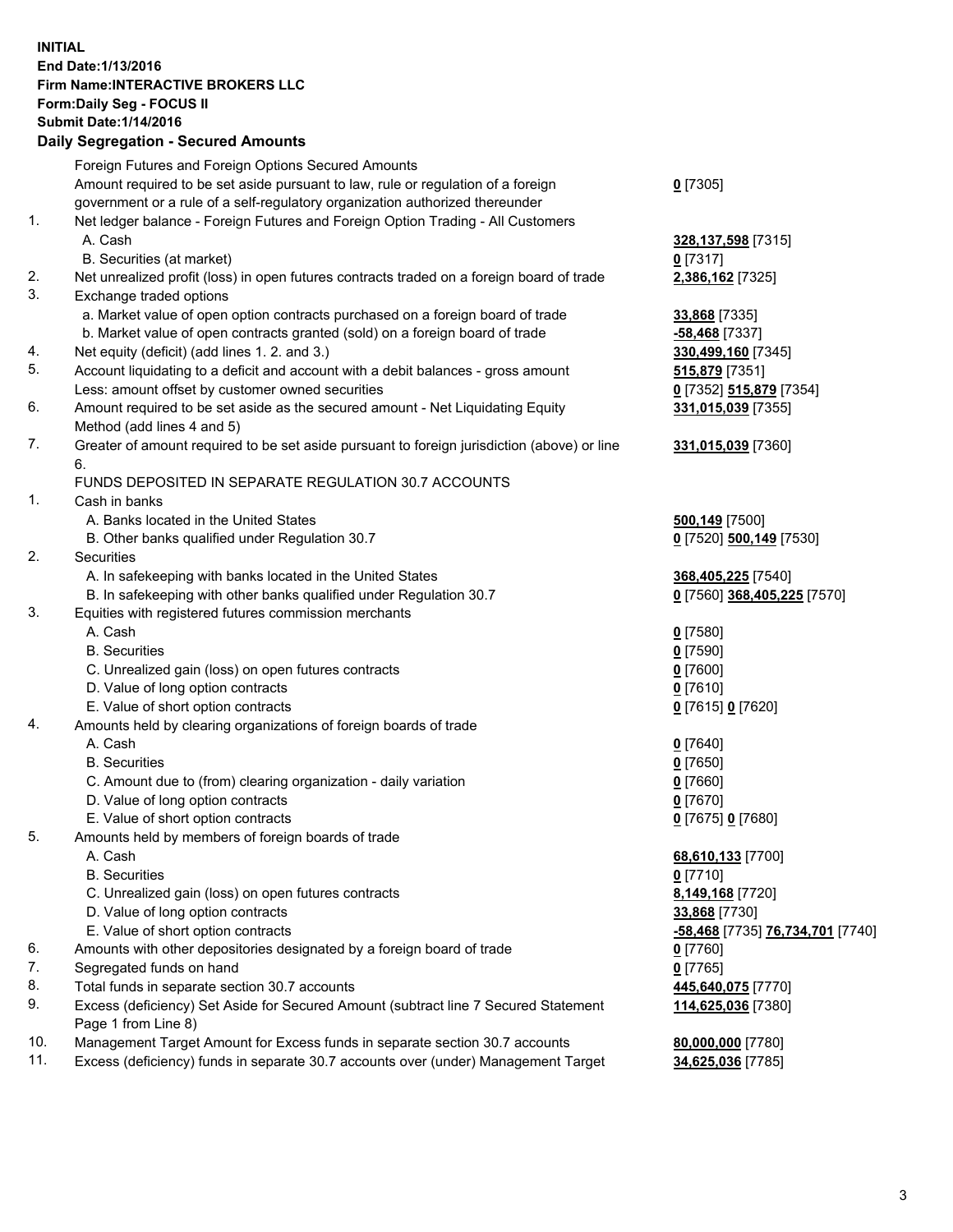**INITIAL End Date:1/13/2016 Firm Name:INTERACTIVE BROKERS LLC Form:Daily Seg - FOCUS II Submit Date:1/14/2016 Daily Segregation - Segregation Statement** SEGREGATION REQUIREMENTS(Section 4d(2) of the CEAct) 1. Net ledger balance A. Cash **2,627,073,391** [7010] B. Securities (at market) **0** [7020] 2. Net unrealized profit (loss) in open futures contracts traded on a contract market **129,928,815** [7030] 3. Exchange traded options A. Add market value of open option contracts purchased on a contract market **106,374,421** [7032] B. Deduct market value of open option contracts granted (sold) on a contract market **-241,408,918** [7033] 4. Net equity (deficit) (add lines 1, 2 and 3) **2,621,967,709** [7040] 5. Accounts liquidating to a deficit and accounts with debit balances - gross amount **76,566** [7045] Less: amount offset by customer securities **0** [7047] **76,566** [7050] 6. Amount required to be segregated (add lines 4 and 5) **2,622,044,275** [7060] FUNDS IN SEGREGATED ACCOUNTS 7. Deposited in segregated funds bank accounts A. Cash **331,223,241** [7070] B. Securities representing investments of customers' funds (at market) **1,426,362,936** [7080] C. Securities held for particular customers or option customers in lieu of cash (at market) **0** [7090] 8. Margins on deposit with derivatives clearing organizations of contract markets A. Cash **34,229,037** [7100] B. Securities representing investments of customers' funds (at market) **1,149,040,831** [7110] C. Securities held for particular customers or option customers in lieu of cash (at market) **0** [7120] 9. Net settlement from (to) derivatives clearing organizations of contract markets **31,184,739** [7130] 10. Exchange traded options A. Value of open long option contracts **106,388,359** [7132] B. Value of open short option contracts **-241,422,887** [7133] 11. Net equities with other FCMs A. Net liquidating equity **0** [7140] B. Securities representing investments of customers' funds (at market) **0** [7160] C. Securities held for particular customers or option customers in lieu of cash (at market) **0** [7170] 12. Segregated funds on hand **0** [7150] 13. Total amount in segregation (add lines 7 through 12) **2,837,006,256** [7180] 14. Excess (deficiency) funds in segregation (subtract line 6 from line 13) **214,961,981** [7190] 15. Management Target Amount for Excess funds in segregation **155,000,000** [7194] **59,961,981** [7198]

16. Excess (deficiency) funds in segregation over (under) Management Target Amount Excess